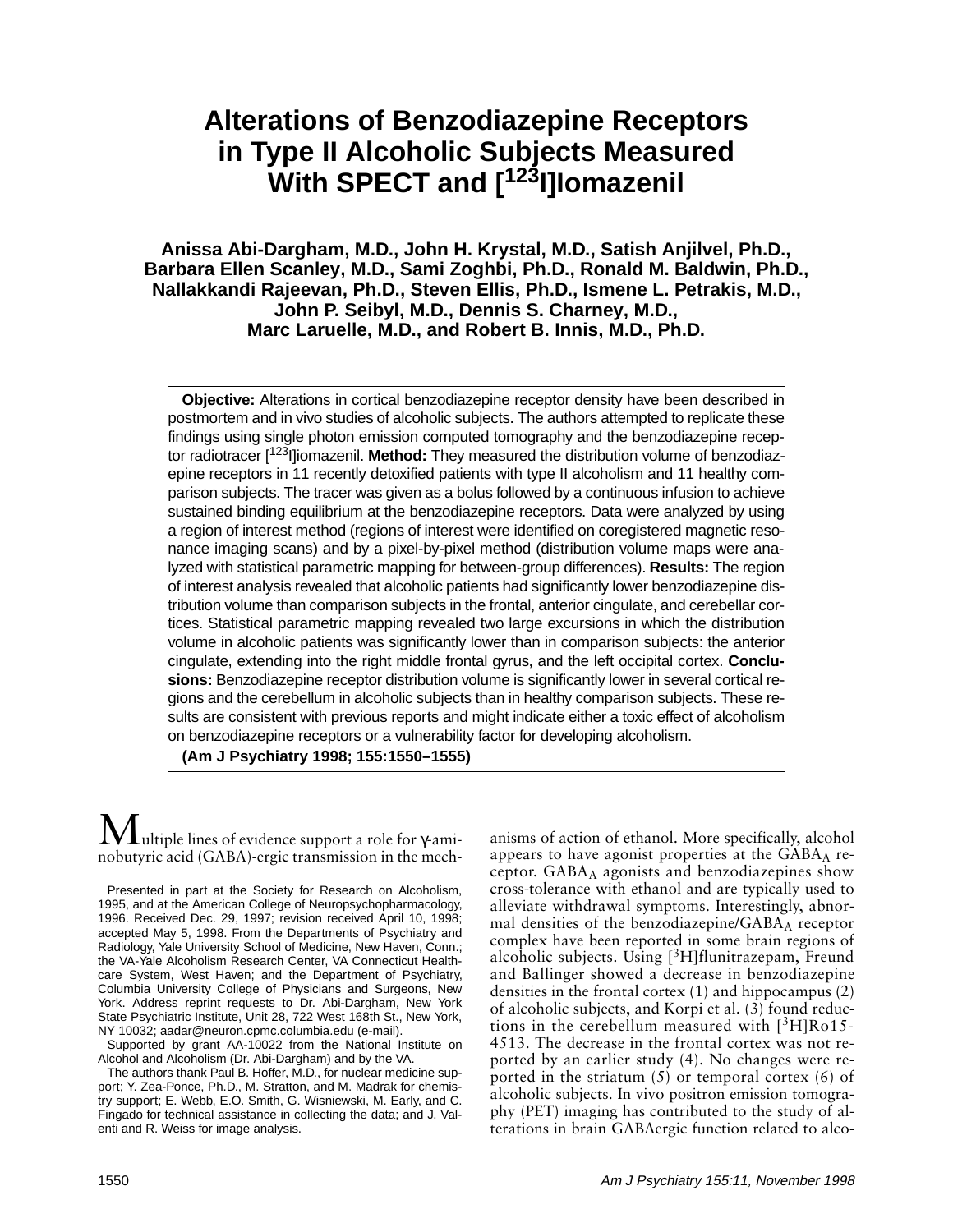holism. A blunted metabolic response to lorazepam in the thalamus, basal ganglia, and orbitofrontal cortex has been described in alcoholic subjects (7) and in the cerebellum of subjects at risk for alcoholism (8). Initial in vivo studies of benzodiazepine receptor density (9– 11) failed to demonstrate abnormalities in  $[$ <sup>11</sup>C]flumazenil binding in a small number of patients  $(N=5)$ . However, a more recent study (12) reported a significant decrease in [11C]flumazenil distribution volume in the medial frontal lobes and cingulate gyrus of nine alcoholic subjects as well as a decrease in the same regions and in the cerebellum of eight alcoholic subjects with alcoholic cerebellar degeneration. Together, these studies suggest that alcoholism might be associated with a decreased benzodiazepine/GABAA receptor complex in some brain regions, such as the frontal cortex, the cingulate cortex, the hippocampus, and the cerebellum. However, the heterogeneity of the alcoholic patients included in these studies, as well as the presence of neurological impairment, might have contributed to some discrepancies between the studies.

The purpose of the present investigation was to confirm and extend these findings by measuring benzodiazepine distribution volume in a homogeneous group of neurologically intact and recently detoxified subjects with chronic alcoholism, using single photon emission computed tomography (SPECT) and [<sup>123</sup>I]iomazenil. In this study, we restricted our study group to subjects with type II alcoholism, i.e., alcoholism associated with early age at onset and social consequences (13). A radiotracer constant-infusion method was used to allow establishment of a true equilibrium binding condition and to remove the effects of blood flow changes on the measurement of benzodiazepine receptors. Two methods were used for the data analysis; the first was based on regions of interest defined a priori that were identified on coregistered magnetic resonance imaging (MRI) scans, and the second was based on a voxel-by-voxel analysis using statistical parametric mapping (14).

# **METHOD**

Eleven male patients with chronic type II alcoholism were recruited at the West Haven Veterans Affairs Medical Center. Patients fulfilled DSM-IV criteria for alcohol dependence and had no other axis I disorder (including substance abuse) and no active substantial medical or neurological disorder. They had been sober for 1–6 months prior to the study and had not used benzodiazepines in the last month. The patients represented a homogeneous group of alcoholic subjects with severe and chronically dependent type II alcoholism (13, 15) Their mean age was 44 years (SD=8). Two were African American, and nine were Caucasian. Patients reported having had their first drink at mean age 14 (SD=2, range=9–16), their first intoxication at mean age 17 (SD=3, range=13–21), and becoming alcohol dependent at mean age 23 (SD=6, range=17-35). Their mean number of years of dependence was 21 (SD=10, range=7–39). They had a mean of five detoxifications (SD=6, range=0–20) and had been sober for a mean of 98 days (SD=46, range=37–178).

The comparison group included 11 healthy subjects who had no lifetime psychiatric diagnosis, no clinically significant medical or neurological history, and no history of alcoholism or psychiatric illnesses in their first-degree relatives. The comparison subjects were matched for age (mean=43, SD=10), sex (all were men), and ethnicity (two were African American and nine were Caucasian). All patients and comparison subjects gave written informed consent.

## Radiolabeling, Data Acquisition, and Image Processing

 $[1^{123}$ I]Iomazenil was prepared as previously described (16, 17); its average yield was  $63.3\%$  (SD=10.7%), and its radiochemical purity was 97.6% (SD=2.0%).

Subjects received potassium iodide (0.6 g of SSKI solution) before<br>the scan. Four fiducial markers filled with  $[{}^{99m}Tc]NaTcO_4$  were attached to the subject's head at the level of the canthomeatal plane. Subjects received a priming bolus of  $[1^{23}$ I]iomazenil (mean=136.9 MBq, SD=18.5, for comparison subjects and mean=136.9 MBq, SD=22.2, for patients), followed by a continuous infusion at a constant rate (mean=37 MBq/hour, SD=3.7, and mean=37 MBq/hour, SD=7.4, respectively) by using a computer-controlled pump (IMED pump, Jemini PC-1, San Diego, Calif.). The duration of infusion was 7 hours (total injected dose mean=384.8 MBq, SD=51.8, and mean= 381.1 MBq, SD=62.9, for comparison subjects and patients, respectively). Four consecutive 10-minute frames were acquired with the CERASPECT camera (Digital Scintigraphics, Waltham, Mass.) (18) from 360 to 400 minutes. Three venous blood samples were collected in the middle of the scanning session (380 minutes). MRI scans were acquired on the General Electric 1.5 T Signa superconducting magnet. Axial slices in the AC-PC plane were acquired using a double-spin echo protocol with TE=30 msec and TE=80 msec, TR=3500 msec or TR=4000 msec, matrix=256×192, NEX=1, thickness=3 mm, and no gap (pixel size=0.94 $\times$ 0.94); T<sub>2</sub>-weighted images were used in this analysis.

SPECT images were reconstructed with the CERASPECT software. The four acquisitions were reoriented to the first by using the fiducial markers as landmarks. The occipital time-activity curve was analyzed to check the quality of the equilibrium (a regional change of less than 10%/hour was used as the equilibrium criterion). The aligned SPECT acquisitions were summed on a slice-by-slice basis, and the summed SPECT data set was transferred to the program ANALYZE (Mayo Foundation, Rochester, Minn.). MRI T2 weighted images were coregistered to the summed SPECT image by using a contour-fitting procedure (19). Uniform attenuation correction was performed by using an ellipse drawn around the skull, as identified on the coregistered MRI (attenuation coefficient  $\mu$ =0.12 cm–1). The attenuation-corrected SPECT was then coregistered to the original MRI. This procedure was followed in order to 1) perform the attenuation correction before any substantial rotation or reslicing of the SPECT data and 2) orient the SPECT slices of all subjects into the AC-PC line for data analysis.

#### Plasma Analysis

Blood samples were analyzed as previously described (16). Extraction (ethyl acetate) was followed by reverse-phase high performance liquid chromatography to measure the metabolite-corrected total plasma activity  $(Ca(t), \mu Ci/ml)$ . Clearance of the parent compound (liters/hour) was calculated as the ratio of the rate of infusion (µCi/hour) to the average plasma parent compound concentration (µCi/liter). Plasma protein binding was measured by ultrafiltration (20). A standard was processed with each experiment to control for day-to-day variability of the assay. The plasma free fraction measured in each subject ( $f_{1 \text{ meas}}$ ) was corrected for interassay variability by using the standard measurement  $(f_{1 \text{ std}})$  and the average of the standard measurement ( $f_{1 \text{ ave}}$ ) over the course of the study ( $[f_{1 \text{ meas}} \times$  $f_{1 \text{ ave}}$ / $f_{1 \text{ std}}$ ). The average metabolite-corrected plasma activity was multiplied by this corrected  $f_1$  value for each individual to generate the free parent concentration at steady-state.

Region of interest data were analyzed blind to the subject's diagnosis. Nine large regions of interest were drawn on each MRI and transferred to the corresponding SPECT planes. These regions of interest included the prefrontal region (mean= $15.7 \text{ cm}^3$ , SD=2.2), anterior cingulate (mean=2.7 cm<sup>3</sup>, SD=0.4), temporal region (mean= 39.0 cm3, SD=4.0), parietal region (mean=52.0 cm3, SD=5.2), occipital region (mean=26.6 cm<sup>3</sup>, SD=2.9), medial temporal region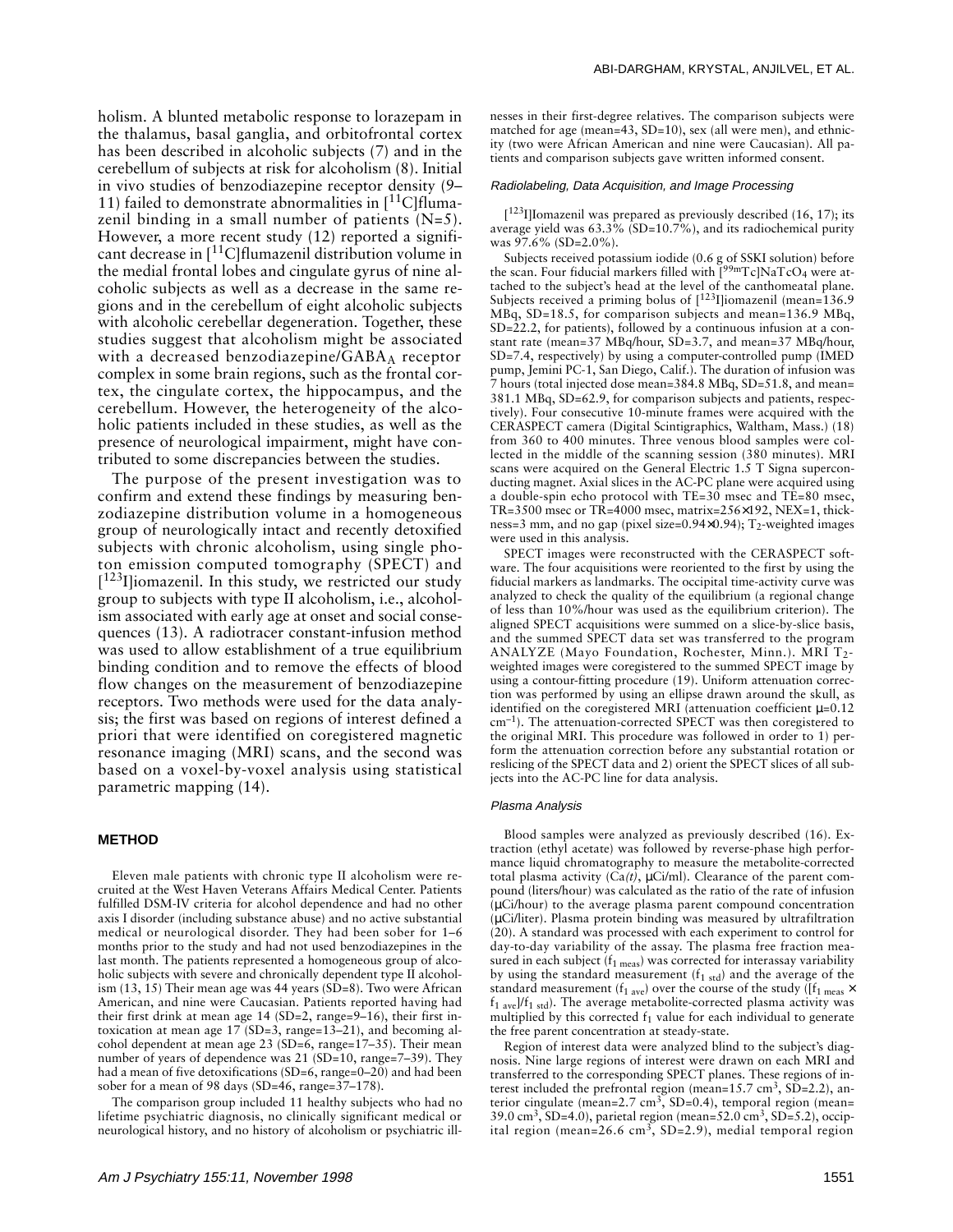|                                        | Volume (ml/g)              |           |                           |           |               |       |
|----------------------------------------|----------------------------|-----------|---------------------------|-----------|---------------|-------|
|                                        | <b>Comparison Subjects</b> |           | <b>Alcoholic Patients</b> |           | Analysis      |       |
| <b>Brain Region</b>                    | Mean                       | <b>SD</b> | Mean                      | <b>SD</b> | $F$ (df=1,20) |       |
| Prefrontal cortex <sup>a</sup>         | 120                        | 20        | 101                       | 20        | 5.2           | 0.03  |
| Anterior cingulate cortex <sup>a</sup> | 113                        | 17        | 96                        | 15        | 6.4           | 0.02  |
| Temporal cortex                        | 113                        | 21        | 97                        | 17        | 4.0           | 0.06  |
| Parietal cortex                        | 98                         | 21        | 87                        | 14        | 2.4           | 0.14  |
| Occipital cortex                       | 118                        | 21        | 104                       | 20        | 2.6           | 0.12  |
| Amygdala/hippocampus                   | 74                         | 22        | 63                        | 13        | 2.2           | 0.16  |
| <b>Striatum</b>                        | 58                         | 13        | 52                        | 12        | 1.0           | 0.33  |
| Thalamus                               | 60                         | 14        | 53                        | 13        | 1.7           | 0.21  |
| Cerebellum <sup>a</sup>                | 125                        | 19        | 101                       | 18        | 9.1           | 0.007 |

**TABLE 1. Benzodiazepine Receptor Distribution Volume in Different Brain Regions of 11 Alcoholics and 11 Comparison Subjects**

a Difference between alcoholic patients and comparison subjects was significant ( $p < 0.05$ ).

**TABLE 2. Results of Statistical Parametric Mapping Analysis Showing Brain Regions Where Benzodiazepine Receptor Distribution Volume in 11 Alcoholic Patients Was Significantly Lower Than in 11 Comparison Subjects**

| Region and Talairach<br>Coordinates (x, y, z) | z Score for Peak<br>Value in Region | p Associated With<br>Peak Value <sup>a</sup> |
|-----------------------------------------------|-------------------------------------|----------------------------------------------|
| Region 1 <sup>b</sup>                         |                                     |                                              |
| $-2.32.40$                                    | 4.23                                | 0.10                                         |
| 16, 40, 40                                    | 3.54                                | 0.64                                         |
| 32, 50, 20                                    | 3.29                                | 0.87                                         |
| Region 2 <sup>c</sup>                         |                                     |                                              |
| $-32, -94, -16$                               | 3.83                                | 0.34                                         |
| $-50, -66, 4$                                 | 3.65                                | 0.51                                         |
| $-4, -88, -8$                                 | 3.42                                | 0.76                                         |

 $a_{\text{Zmax}}>z$ : probability associated with peak values.<br>
b Size=1297 pixels. Probability associated with region size<br>
(N<sub>max</sub>>k)<0.001.

 $\textdegree$  Size=891 pixels. Probability associated with region size  $(N_{max} > k) < 0.001$ .

(mean=10.6 cm<sup>3</sup>, SD=1.2) (including the amygdala and hippocampal formation), striatum (mean=7.8 cm<sup>3</sup>, SD=1.0), thalamus (mean= 10.5 cm<sup>3</sup>, SD=1.2), and cerebellum (mean=13.3 cm<sup>3</sup>, SD=6.3). No significant differences were found in region size between the groups (data not shown). Average cpm/pixel region of interest activities were decay corrected and expressed in µCi/cc using a calibration factor of 0.0040  $\mu$ Ci/cpm derived from  $^{123}$ I distributed source phantom studies. Right and left hemisphere values were averaged. Regional activities ( $\mu$ Ci/g of tissue) were divided by the concentration at steady-state (µCi/ml of plasma) to generate the benzodiazepine distribution volume (ml/g), as previously described (21).

SPECT images were transformed into benzodiazepine distribution volume maps by dividing the activity concentration in each pixel by concentration at steady-state. MRI scans were mapped into the Talairach space (22) with a 12-parameter affine transformation that was then applied to the subject's benzodiazepine distribution volume map in a concentration-conservative manner. The atlas-fitted distribution volume maps were smoothed with a Gaussian kernel to minimize the effect of intersubject anatomical variability. Since the distribution volume map consists of absolute numbers that are directly comparable between subjects, we performed the statistical parametric mapping analysis without any global normalization. A correlation analysis of benzodiazepine receptor volume distribution with age was performed for each group.

## Statistical Analysis

All values are given as means and standard deviations. For region of interest analysis, between-group differences in regional distribution volume values were measured with unpaired, two-tailed t tests. For correlation with clinical variables, given the exploratory nature of the analysis, we applied Bonferroni correction. For statistical parametric mapping analysis, the statistical z map threshold was set at 2.53 ( $p=0.005$ ).

# **RESULTS**

There were no between-group differences in the injected dose, bolus-to-infusion ratio, and time of scan (data not shown). A mean rate of change of occipital activity of  $-0.2\%$ /hour (SD=4.8%, range= $-8.3\%$  to 6.3%) was observed for comparison subjects, and 1.4%/hour (SD=5%, range=–5.5% to 6.3%) for patients, with no between-group differences (F=0.56, df= 1, 20, p=0.46). These distributions were not significantly different from 0 (one-sample t test,  $df=10$ , p= 0.90 and p=0.37 for alcoholic subjects and comparison subjects, respectively), and all subjects displayed slopes less than 10%/hour. Therefore, all subjects were included in the analysis.

There were no significant differences in the plasma clearance between groups; the mean values for the total parent compound were 113 liters/hour (SD=18) for comparison subjects and 106 liters/hour (SD=34) for alcoholic subjects  $(F=0.29, df=1, 20, p=0.59)$ . The plasma free fraction  $(f_1)$  was nonsignificantly higher in alcoholic subjects (mean=34%, SD=2%) than comparison subjects (mean= $31\%$ , SD= $4\%$ ) (df=1, 20, p=0.09).

Benzodiazepine distribution volumes were lower in the alcoholic group in every region, but there were considerable regional differences in the magnitude and significance of this effect (table 1). Significantly lower benzodiazepine distribution volumes were observed in the alcoholic group in three regions: the prefrontal cortex, anterior cingulate, and cerebellum. A nonsignificantly lower benzodiazepine distribution volume was observed in the temporal cortex. No significant differences were observed in the parietal, occipital, amygdala/hippocampal, thalamic, and striatal regions. No relationships were observed between age and regional benzodiazepine distribution volume in the alcoholic or the comparison group (data not shown). In the alcoholic group, no significant relationships were observed between regional benzodiazepine distribution volume values and age at first drink, age at first intoxication, age at onset of dependence, years of dependence, num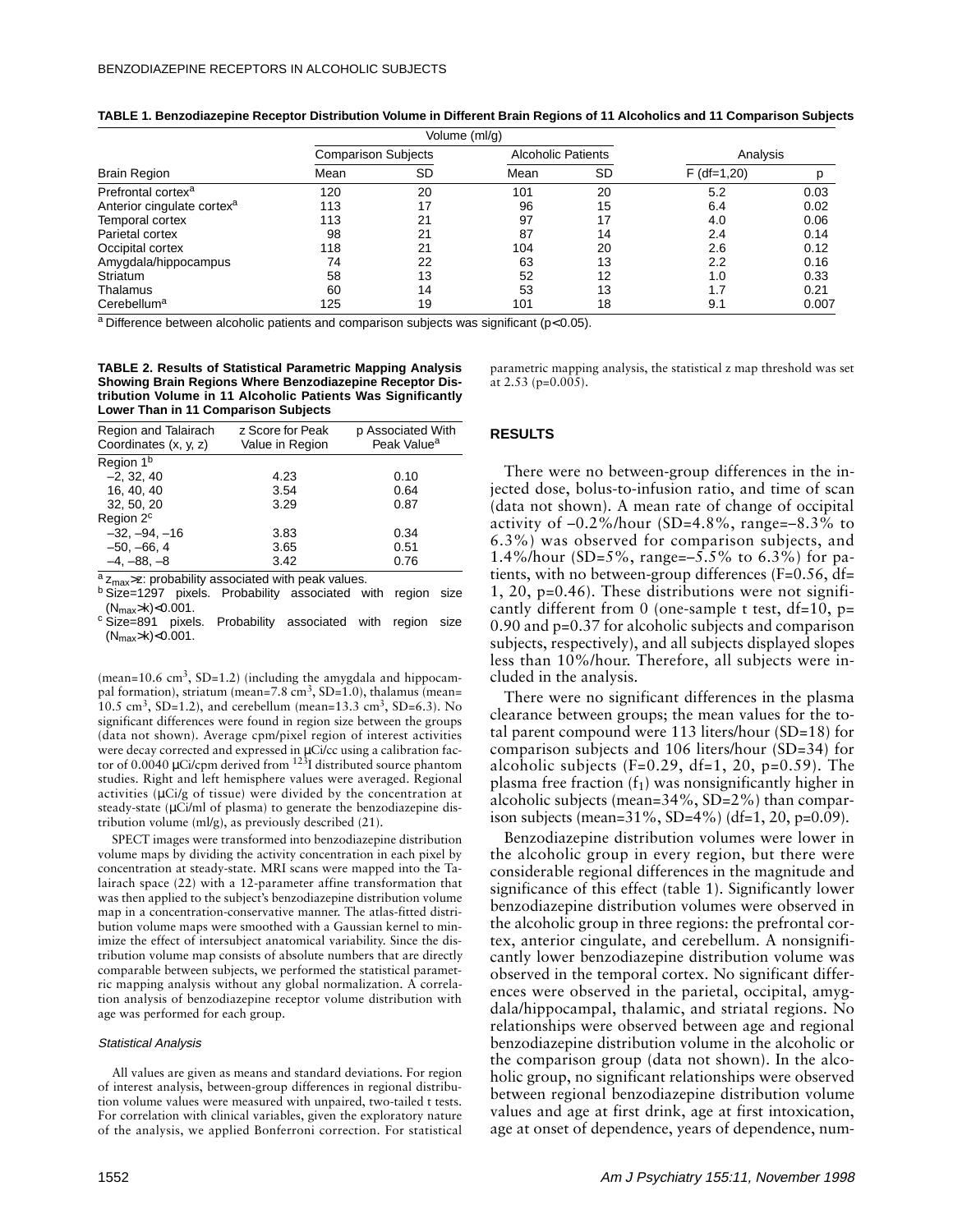ber of detoxifications, and days of sobriety before the study (data not shown).

Two large excursions in which the distribution volume in alcoholic subjects was significantly lower than in comparison subjects were found (table 2, figures 1 and 2). The first region had its peak in the anterior cingulate and extended into the right middle frontal gyrus. The second region was smaller, located in the left occipital cortex. Both regions owed their statistical significance to their large extent and had relatively small peak values. No regions of significant correlation with age were detected in either group.

# **DISCUSSION**

In this study, we used the constant-infusion, sustained-equilibrium method with SPECT  $[123]$ iomazenil to compare regional benzodiazepine distribution volume values between type II alcoholic subjects and matched healthy comparison subjects. To our knowledge, this is the first SPECT study of benzodiazepine receptors in alcoholism. The results from both region of interest and statistical parametric mapping analyses indicate that type II alcoholism is associated with a decrease in benzodiazepine receptor distribution volume in several regions, including the anterior cingulate, the prefrontal cortex, and the cerebellum. The decrease in regional benzodiazepine distribution volume observed in this study is likely to be due to a decrease in benzodiazepine receptor density. However, we cannot rule out that these changes may reflect, at least in part, reduced receptor affinity for [<sup>123</sup>I]iomazenil or reduction in gray matter content in the regions of interest (23).

Two different strategies were followed for image analysis: one based on regions of interest and one based on voxels. Both strategies were in good agreement regarding benzodiazepine receptor distribution of alcoholic subjects in the anterior part of the brain: region of interest analysis showed a significantly lower benzodiazepine distribution volume in the prefrontal cortex and anterior cingulate, and statistical parametric mapping analysis showed decreased benzodiazepine density in the anterior cingulate and the right frontal cortex. The agreement between statistical parametric mapping and region of interest analyses in the anterior cingulate supports the earlier findings of reduced benzodiazepine receptor binding in anterior cingulate reported by Gilman et al. (12). As for the posterior regions of the brain, there were discrepancies between the two analyses. Region of interest analysis revealed a decrease in benzodiazepine density in the cerebellum of alcoholic subjects, but statistical parametric mapping identified a small region of decreased benzodiazepine density in the left occipital pole. The reason for this discrepancy is unclear, but it should be noted that 1) the cerebellum showed a significant decrease in benzodiazepine density in alcoholic subjects by statistical parametric mapping when the z threshold was lowered to 2.3 (data not shown); and 2) the occip**FIGURE 1. Projection Views of Regions Where Benzodiazepine Receptor Distribution Volume in Alcoholic Patients Was Significantly Lower Than in Comparison Subjects<sup>a</sup>**



 $a$  The significance level was  $p<0.001$ , protected for multiple comparisons (statistical parametric mapping threshold=2.53).

ital excursion identified by statistical parametric mapping might not have been detected in the region of interest analysis because the region sampled by the latter method was too large to be affected by the localized deficit identified by the statistical parametric mapping analysis.

The results reported here are in good agreement with previous postmortem studies. We replicated the findings of a decrease in benzodiazepine receptors in the frontal cortex (1) and the cerebellum (3). We did not replicate the findings in the hippocampus (2), but the ability to detect a decrease limited to this small region with SPECT is limited. We also replicated the in vivo findings with PET of decreased binding in the frontal and cingulate cortices (12). The main difference between this study and the PET study of Gilman et al. (12) is the decrease in the cerebellum, reported only in alcoholic subjects with cerebellar degeneration, while we observed it in neurologically intact patients. In that regard, our data are in agreement with those of Korpi et al. (3) who reported fewer benzodiazepine sites in the cerebellum of alcoholic subjects than in comparison subjects.

Altered benzodiazepine density might result from a neurotoxic effect of alcohol on the benzodiazepine receptor. Studies in rodents (24–26) have suggested changes in the mRNA expression of GABAA receptor subunits with alcohol consumption. Some (27, 28) but not all (29–31) studies have found that chronic administration of ethanol to rodents decreases benzodiazepine receptor binding in brain tissue homogenates. However, the lack of correlation between the density of receptors and the measures of severity of depen-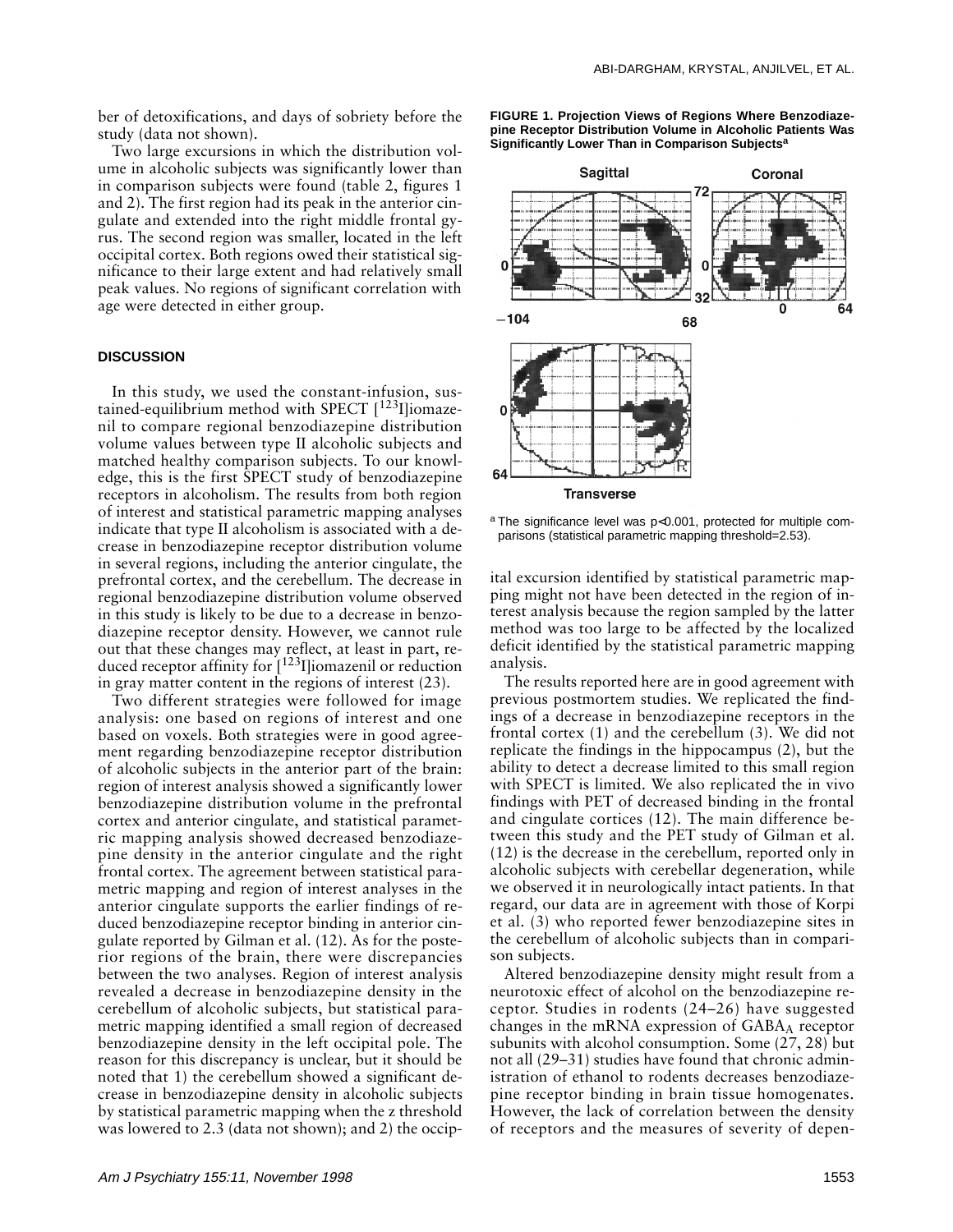**FIGURE 2. Transaxial Slice of Regions Where Benzodiazepine Receptor Distribution Volume in Alcoholic Patients Was Significantly Lower Than in Comparison Subjects, Superimposed on an MRI Template<sup>a</sup>**



a Radiologic orientation=left side is on the right. The left portion of the figure shows a transaxial section at the level of the peak of posterior excursion (Talairach coordinate z=-16). The right portion shows a transaxial section at the level of the peak of anterior excursion (Talairach coordinate z=40).

dence (i.e., years of illness and number of detoxifications) does not support this interpretation. The second alternative is that a lower benzodiazepine receptor density represents a vulnerability factor to develop alcoholism. Since alcohol acts as a GABAA agonist, we may speculate that these subjects drink to compensate for a relative deficit in GABA function. Such a hypothesis would be supported by the observation of abnormal metabolic response to GABA agonists in nonalcoholic children of alcoholic subjects (8). However, this interpretation is speculative. Imaging benzodiazepine receptors density in nonalcoholic subjects at risk to develop alcoholism is needed to test this hypothesis.

In conclusion, this study confirmed the results of previous postmortem and imaging studies showing that alcoholism is associated with decreased benzodiazepine density in several cortical regions and in the cerebellum. Studies in young alcoholic subjects in their first year of abuse and in children of alcoholic subjects, who are at higher risk for developing alcoholism, may clarify whether the lower benzodiazepine binding represents a consequence of chronic alcohol intake or a vulnerability to develop alcohol dependence.

# **REFERENCES**

1. Freund G, Ballinger WE Jr: Decrease of benzodiazepine receptors in frontal cortex of alcoholics. Alcohol 1988; 5:275– 282

- 2. Freund G, Ballinger W Jr: Loss of muscarinic and benzodiazepine neuroreceptors from hippocampus of alcohol abusers. Alcohol 1989; 6:23–31
- 3. Korpi E, Uusi-Oukari M, Wegelius K, Casanova M, Zito M, Kleinman J: Cerebellar and frontal cortical benzodiazepine receptors in human alcoholics and alcohol-drinking rats. Biol Psychiatry 1992; 31:774–786
- 4. Tran VT, Snyder SH, Major LF, Hawley RJ: GABA receptors are increased in brains of alcoholics. Ann Neurol 1981; 9: 289–292
- 5. Freund G, Ballinger W Jr: Neuroreceptor changes in the putamen of alcohol abusers. Alcohol Clin Exp Res 1989; 13:213–218
- 6. Freund G, Ballinger W Jr: Loss of muscarinic and benzodiazepine receptors from the temporal cortex of alcohol abusers. Metab Brain Dis 1989; 4:121–141
- 7. Volkow ND, Wang G-J, Hitzemann R, Fowler JS, Wolf AP, Pappas N, Biegon A, Dewey SL: Decreased cerebral response to inhibitory neurotransmission in alcoholics. Am J Psychiatry 1993; 150:417–422
- 8. Volkow ND, Wang G-J, Begleiter H, Hitzemann R, Pappas N, Burr G, Pascani K, Wong C, Fowler JS, Wolf AP: Regional brain metabolic response to lorazepam in subjects at risk for alcoholism. Alcohol Clin Exp Res 1995; 19:510–516
- 9. Litton J-E, Neiman J, Pauli S, Farde L, Hindmarsh T, Halldin C, Sedvall G: PET analysis of [<sup>11</sup>C]flumazenil binding to benzodiazepine receptors in chronic alcohol-dependent men and healthy controls. Psychiatry Res Neuroimaging 1992; 50:1–13
- 10. Pauli S, Liljequist S, Farde L, Swahn C-G, Halldin C, Litton JE, Sedvall G: PET analysis of alcohol interaction with the brain disposition of [<sup>11</sup>C]flumazenil. Psychopharmacology (Berl) 1992; 107:180–185
- 11. Farde L, Pauli S, Litton JE, Halldin C, Neiman J, Sedvall G: PET-determination of benzodiazepine receptor binding in studies on alcoholism, in Toward a Molecular Basis of Alcohol